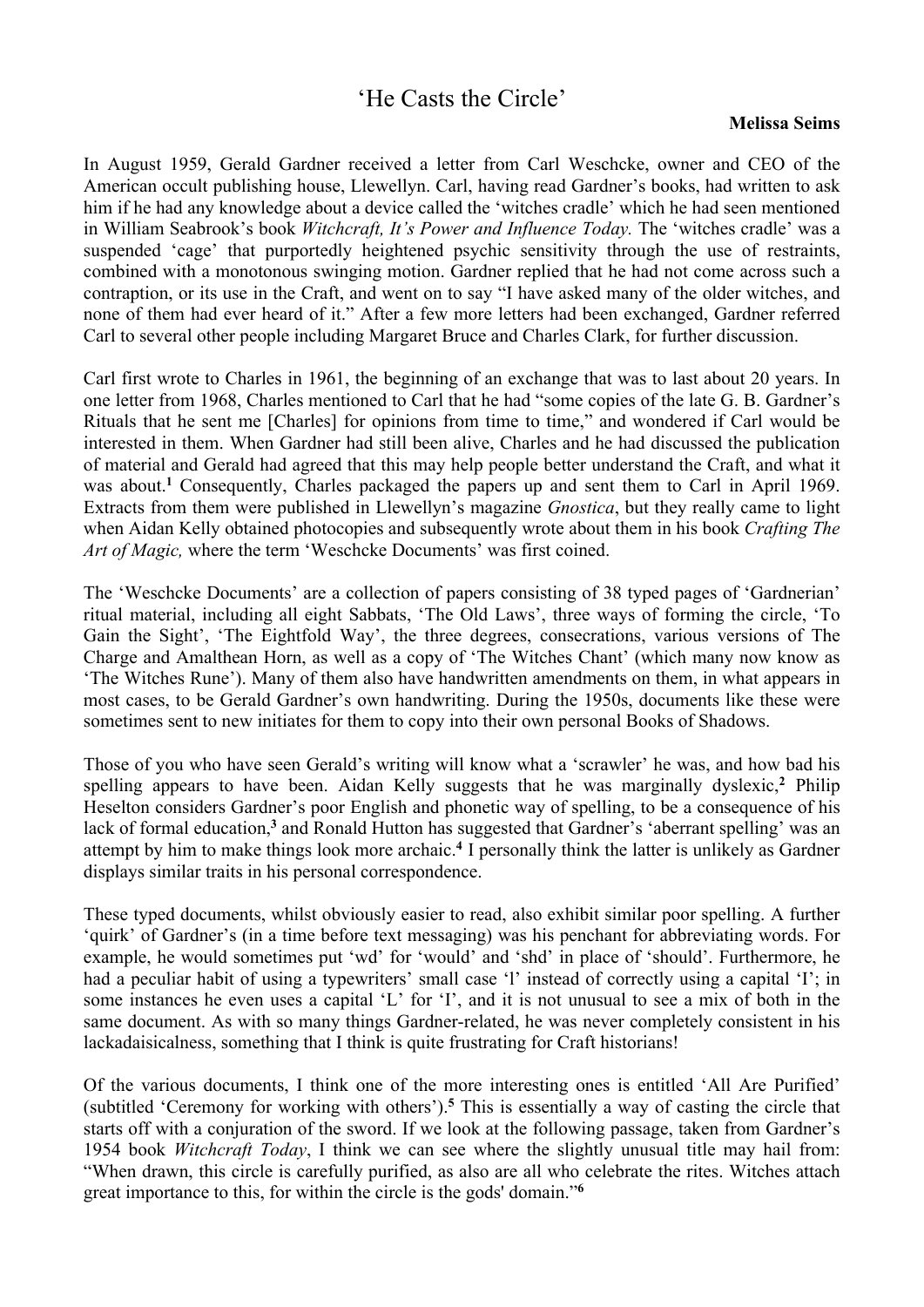## ALL ARE PURIFIED**<sup>7</sup>**

Magus consecrates salt and water.

High Priestess kneels at Altar, takes up Sword, says, "I conjure thee, O Sword of Steel, to serve me as a defence in all Magical Operations. Guard me at all times against mine enemies, both visible and invisible. Grant that I may obtain what I desire in all things wherein I may use Thee, Wherefore do I bless Thee and invoke Thee in the names of Aradia and Cernunnos." Gives Sword to Magus.

Magus kneeling hands her vessel of consecrated Water and Aspergillum. He Casts the Circle, three circles, on the lines marked out, starting at the East and returning to the East. High Priestess follows, Asperging Circle (sprinkling it to purify it) and all present and finally herself. Then she goes round again censing it. (Everyone in the circle must be sprinkled and censed.) She returns vessel, etc., to Magus, who places them on altar, or convenient place, and hands her Sword [handwritten].

She walks slowly round Circle, saying, "I conjure Thee, O Circle of Space, that thou be a Boundary and a Protection and a meeting place between the world of Men and that of the Dread Lords of the OUTER SPACES, that Thou be cleansed, Purified, and strengthened to be a

Guardian and a Protection that shall preserve and contain THAT POWER which we so earnestly desire to raise within thy bounds this night, wherefore do I bless thee and entreat thee to aid me in the endeavor, in the names of Aradia and Cernun nos." Hands sword to Magus [handwritten].

Magus then summons the Mighty Ones as usual.

High Priestess stands in front of Altar (which may be pushed back for this). High Priestess assumes Goddess position (arms crossed). Magus kneeling in front of her, draws pentacle on her body with Phallus-headed Wand, Invokes (Drawing down the Moon), "I Invoke and beseech Thee, O mighty MOTHER of all life and fertility. 'By seed and root, by stem and bud, by leaf and flower and fruit, by Life and Love, do I invoke Thee' to descend into the body of thy servant and High Priestess (name)." (The Moon hav ing been drawn down, i.e., link established, Magus and all male officers give fivefold kiss; all others bow.)

H,Ps in Goddess Position says **Arms Crossed** I the Mother, Darksome and Divine, Mine the Scourge and Mine the Kiss, The Five Point Star of Love and Bliss; Here I charge ye in this Sign, (Opens out **A**rms to Pentacle position)

Bow before my Spirite Bright (All bow) Aphridite Airanrod; Lover of the Horned God Queen of Witchery & Night

I think that the usage of the word 'Magus' as opposed to 'HP', use of the term 'Dread Lords of the Outer Spaces', the inclusion of the conjuration of the sword, and the circle being cast three times, are interesting 'markers'. Identical terminology, and similar practices can be found in Gardner's 1949 work of fiction *High Magics Aid,* as well as in *Ye Bok of Ye Art Magical (*aka *BAM),* which is thought to be the oldest, extant 'Gardnerian' 'Book Of Shadows.' *Ye Bok* is currently in the possession of Richard and Tamarra James of the 'Wiccan Church of Canada' and is generally thought to have been compiled and written by Gardner, during the 1940s. In this case, Gardner's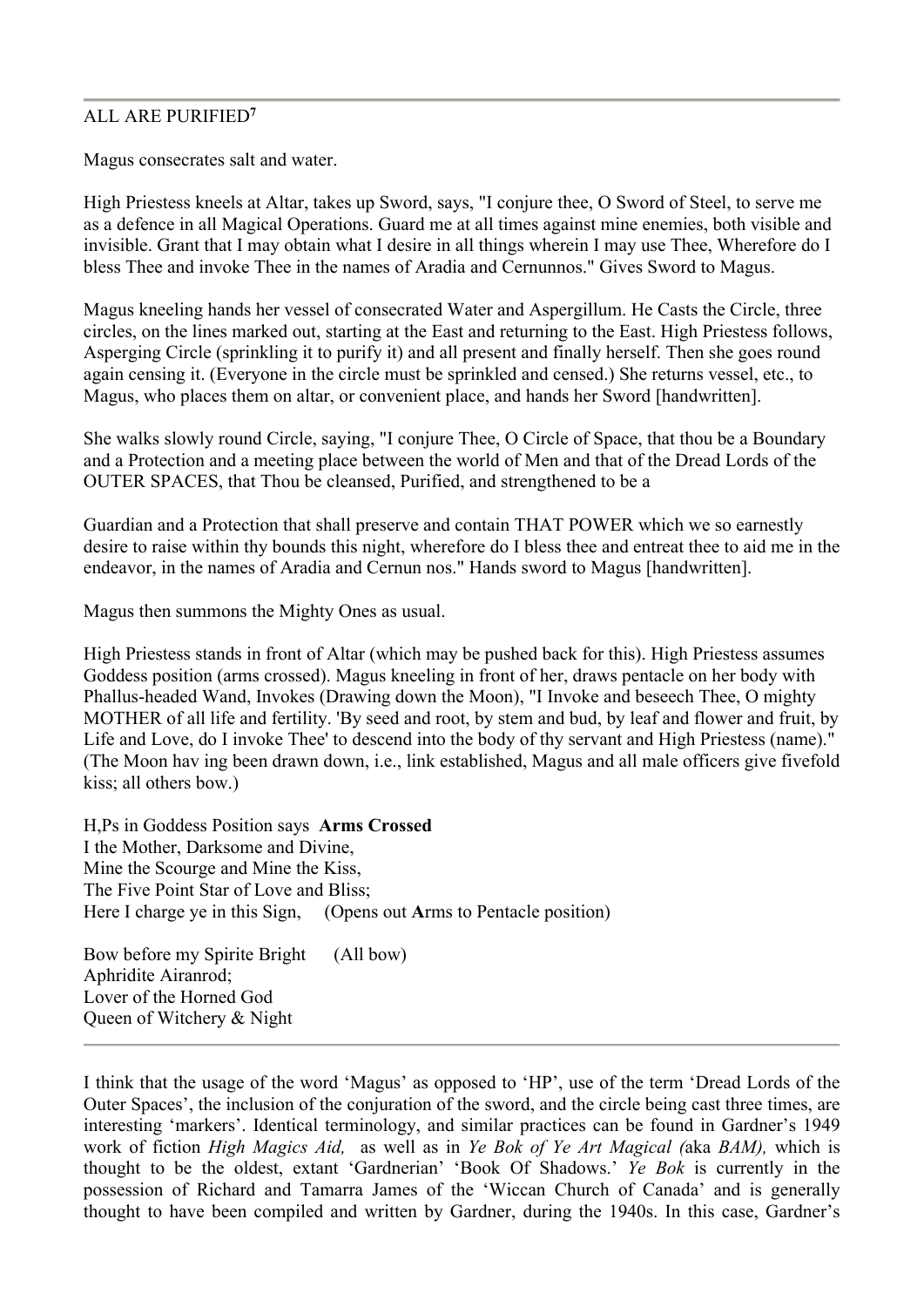handwriting is actually quite legible and displays a calligraphic style which he appears to have reserved for his magical writings. *Ye Bok* contains several sections which are readily identifiable as being typical of BOS material, as well as a pastiche of rituals and notes on Ceremonial Magic. For example, there are pages of sigils taken from The Key Of Soloman (S.L. 'MacGregor' Mathers' translation), plus passages taken from the works of Aleister Crowley, and the Rites of Freemasonry, to name but a few. Similarly, *High Magic's Aid* is also a mix of recognisably 'Gardnerian' material with a generous helping of 'high magic'. It has been asserted by W.E. Liddell that: "Gardner was sponsored into a cunning lodge in 1941 by a New Forest male colleague and was exposed to a quasi-Masonic organisation which combined ceremonial magic, Freemasonry, Paganism and Witchcraft. Exposure to this lodge reinforced his focus on the God and the magus."**<sup>8</sup>** Whilst this scenario seems to fit the facts, I think it is just one possible explanation why *Ye Bok* has more of a ceremonial magic overtone when compared to the sort of material that Gardner distributed to initiates in the 1950s.

In *Ye Bok* the words 'Magus,' 'Master,' or simply 'M,' are frequently used to indicate the male role. However, roughly a decade later in Gardner's magical writings of the 1950s, this term appears to have been generally superseded by the term 'HP'. This later material also typically has the circle being cast only once, not three times, and then asperged and censed. Additionally, the phrase 'Dread Lords of the Outer Spaces' can be found 'hidden' in plain sight (another idiosyncrasy of Gardner's) in *High Magic's Aid:* **<sup>9</sup>** "Blindfold and helpless he stood in the Triangle, outside, and cut off from the Protecting Circle, medium between the pleasant world of man and the Dread Lords of the Outer Spaces." Later circle conjurations more commonly have the phrase "…Realms of the Mighty Ones" instead. By the late 50s, the conjuration of the sword is also something that is no longer part of a typical circle opening, although a similar passage is usually given for the consecration of one. This document made me wonder if, when Gardner mentions casting the circle with a 'duly consecrated' sword or athame, he had perhaps intended at one point for this consecration to be done every time. Certainly this would be understandable in view of his love for swords and weaponry.

Overall, it seems to me that the use of certain terminology, the conjuration of the sword, and the thrice cast circle, is more in keeping with the style of Gardner's earliest extant penned works. Due to these similarities, I therefore consider the 'All Are Purified' document to be one of the earliest papers in the Weschcke collection. However, the fact that it ends with the quatrain verse version of 'The Charge', written by Doreen Valiente, indicates that it has to be post 1953 after Doreen had been brought in. Charles himself was initiated about a year later and so I think the date of this document is probably contemporary with that.

'All Are Purified' is interesting not only for the textual dating clues that it gives us, but also because it shows more of an equality, if not an actual bias, towards the Magus, instead of the High Priestess. It is he who first 'casts the circle' and he who appears solely responsible for the consecration of the salt and water, and summoning the Mighty Ones. Interestingly enough, the first degree initiation ritual that is given in *Ye Bok* appears to have a Magus initiating a 'Priest & Witch'. **<sup>10</sup>** However, the copy of this ritual that Gardner typed up several years later (almost certainly from *Ye Bok*) to give to Doreen Valiente, has been amended so that the Magus is now initiating a Priestess and Witch.**<sup>11</sup>**

On reflection, I think that the 'All Are Purified' document can also tell us something about the development of the Craft, and its material, and could represent a transition point from Gardner's earlier, more male-orientated writings which included a lot of Ceremonial Magic, to the more High Priestess orientated Covens that seemed to come out of the 1960s. I am not sure what may have brought about this shift but it could have stemmed from the change in cultural ideology which was moving away from the fear and restrictiveness caused by World War Two, to the women's movement and general liberation that epitomized the 1960s. I would also wager that the ever diligent Doreen Valiente could have had something to do with it, especially as she had, with Gardner's permission, already set about rewriting parts of the first BOS that he had given her, in order to disguise traces of the Crowley material in it.**12**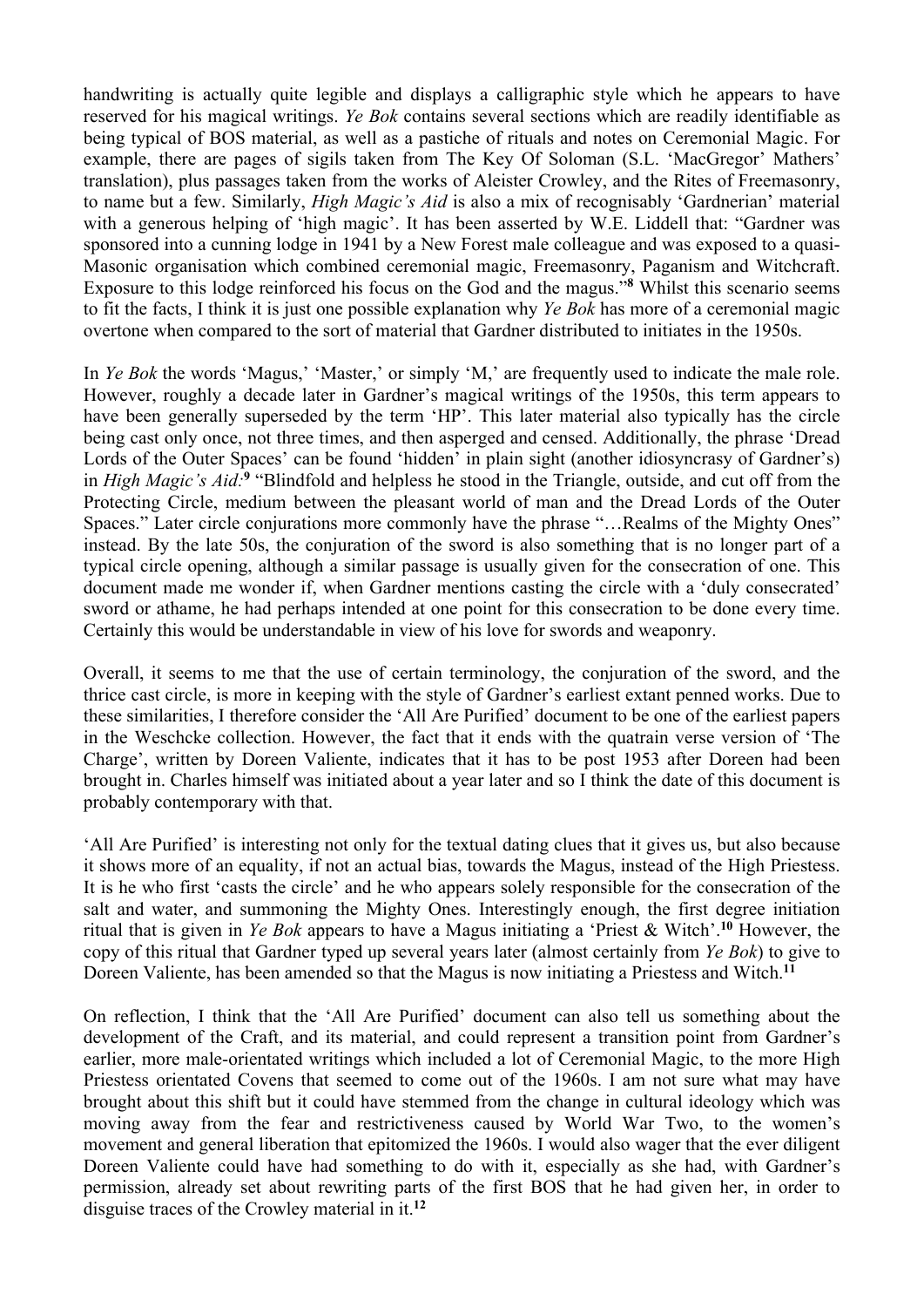If this 'All Are Purified' document had managed to find its way into more Books of Shadows, our Craft may have ended up with a slightly different 'feel' to it. It could perhaps have been more common to see High Priests consecrating the salt and water, and summoning the Mighty Ones 'as usual.' Instead, there are at times lengthy debates on subjects such as this. My own conversations with Charles Clark gave me the impression that things were much more egalitarian in the 1950s, and the Wica of that time felt free to adjust the rituals to better suit the people in the Coven, using the rites as a basic framework and 'springboard'. A concept that is echoed in Fred Lamond's book *Fifty Years of Wicca,* where he quotes Gardner as saying "…as you gain experience discard those spells that don't work for you and substitute those that you have thought of yourselves."**<sup>13</sup>**

If we now turn to look at the eight Sabbats that are included in the 'Weschcke Documents', we see the seemingly 'later' term 'HP' consistently used instead of 'Magus'. Furthermore, the similarity of all the Sabbat documents, strongly suggests that they were all typed up at the same time. Fred Lamond tells us in his aforementioned book, "we [the Bricket Wood Coven] liked our feasts, so after Gerald's return to the Isle of Man in the spring of 1958 we decided to celebrate both the crossquarter days and the solstices and equinoxes with feasts."**<sup>14</sup>** With all this in mind, it would seem likely that the Sabbats from the Weschcke Documents were written at some point shortly after this date.

What I enjoy about researching and comparing these original writings of Gerald Gardner is the insight that they can show us into the thoughts and mind of old Gerald himself. I don't believe that you can look at these things in isolation, and I think it is imperative to view them as part of a much wider puzzle that included not only Gardner's life and upbringing, but also the political and social climate of the time. These things, along with the fragmentary rituals and teachings that are thought to have come to him from the New Forest Coven, would have affected the way Gerald, and others, wrote these rituals and developed our practices. In turn, this has all contributed to the growing spiritual movement that the Craft has become today.

## Footnotes

1: In a letter to me from Charles he writes: "I remember Carl Weschcke said he would write about those papers given him [the 'Weschcke Documents'], GB [Gerald Gardner] agreed with me it would help a lot."

2: Aidan Kelly, *Crafting the Art of Magic* (Llewellyn 1991: Page xv)

3: Philip Heselton *Gerald Gardner and the Cauldron of Inspiration* (Capall Bann 2003: Page 281)

4: Ronald Hutton. *The Triumph of The Moon* (Oxford 1999: Page 227)

5: The subheading 'Ceremony for working with others' appeared in Charles Clarks BOS, and is not given on the actual document itself.

6: Gerald Gardner *Witchcraft Today* (Arrow Books 1970: Page 28)

7: Gerald B Gardner *Witchcraft and the Book of Shadows* (I-H-O Books 2004: Page 60) and Aidan Kelly's *Crafting the Art of Magic* (Llewellyn 1991: Page 109) as well as on various websites.

8: W.E. Liddell *The Pickingill Papers* (Capall Bann 1994: Page 158)

9: Gerald Gardner *High Magic's Aid* (Pentacle Enterprises 1993: Page 3)

10: Gerald Gardner *Ye Bok of ye Art Magicial* Page 96 (viewable by arrangement with Richard and Tamarra James of the 'Wiccan Chuch of Canada.'

11: Doreen Valiente *The Rebirth of Witchcraft* (Phoenix 1989: Illustration 12)

12: Doreen Valiente, *The Rebirth of Witchcraft* (Phoenix 1989: Page 61-62)

13: Frederic Lamond, *Fifty Years of Wicca* (Green Magic 2004: Page 14)

14: Frederic Lamond, *Fifty Years of Wicca* (Green Magic 2004: Page 20)

Many thanks to three 'Messengers of the Gods' namely Paul Greenslade, Philip Heselton and Ken Rees for their helpful comments and advice.

Biographical note: The author has been involved with various Pagan and Witchcraft groups for over 14 years. Last year, along with Dr. Stuart Whomsley, she spoke at the annual conference of the Transpersonal Section of the British Psychological Society on the subject of Witchcraft as a 'conduit' for spirituality and they are